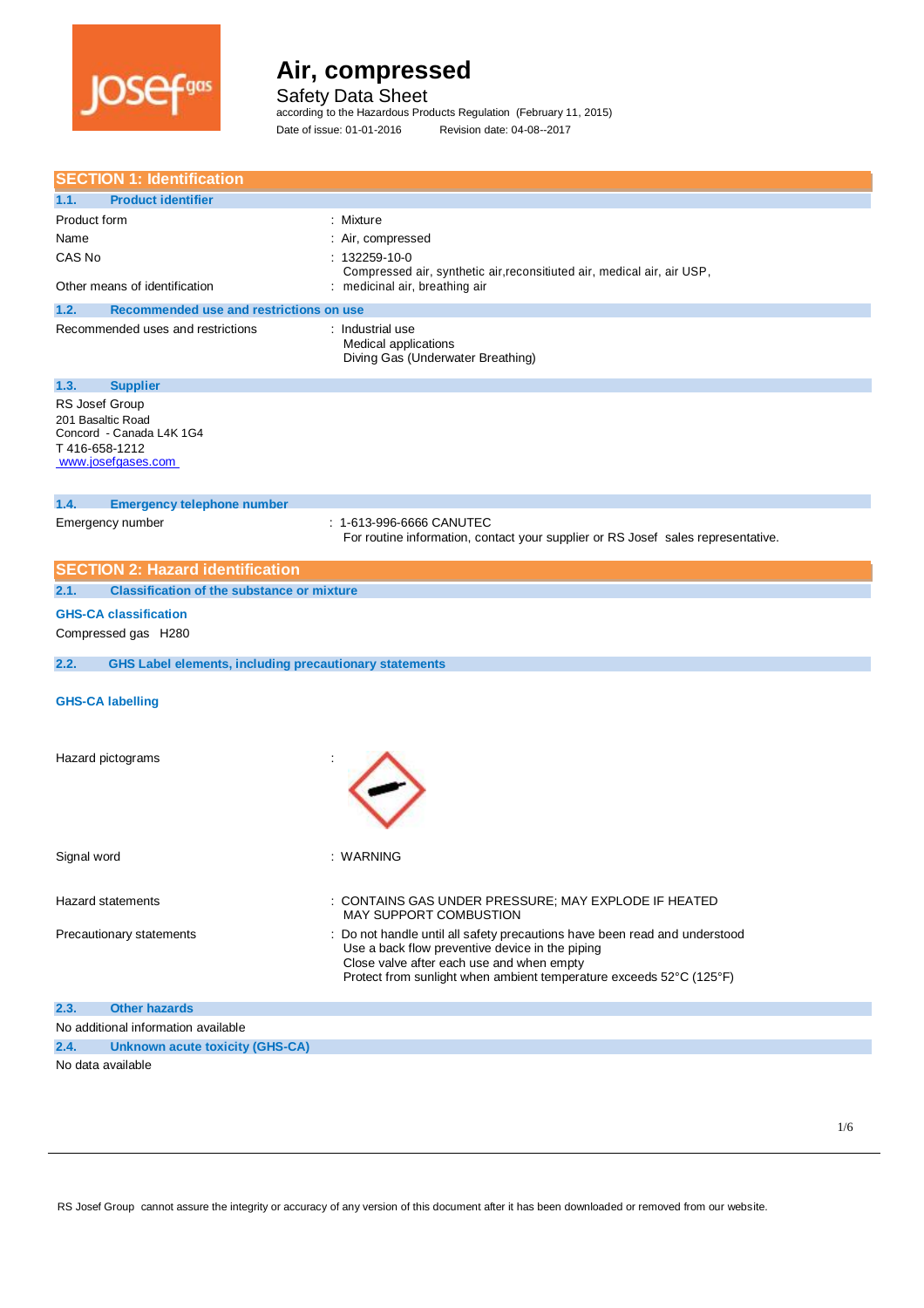

Safety Data Sheet

according to the Hazardous Products Regulation (February 11, 2015) Date of issue: 01-01-2016 Revision date: 04-08--2017

| <b>SECTION 3: Composition/information on ingredients</b>                    |                               |                                                              |                                                                                                                                                                                                                                                                                                                                                                                                                                                                   |  |  |  |  |
|-----------------------------------------------------------------------------|-------------------------------|--------------------------------------------------------------|-------------------------------------------------------------------------------------------------------------------------------------------------------------------------------------------------------------------------------------------------------------------------------------------------------------------------------------------------------------------------------------------------------------------------------------------------------------------|--|--|--|--|
| <b>Substances</b><br>3.1.                                                   |                               |                                                              |                                                                                                                                                                                                                                                                                                                                                                                                                                                                   |  |  |  |  |
| Not applicable                                                              |                               |                                                              |                                                                                                                                                                                                                                                                                                                                                                                                                                                                   |  |  |  |  |
| 3.2.<br><b>Mixtures</b>                                                     |                               |                                                              |                                                                                                                                                                                                                                                                                                                                                                                                                                                                   |  |  |  |  |
| <b>Name</b>                                                                 | <b>CAS No.</b>                | % (Vol)                                                      | <b>Common Name (synonyms)</b>                                                                                                                                                                                                                                                                                                                                                                                                                                     |  |  |  |  |
| Air                                                                         | (CAS No) 132259-10-0          | $= 100$                                                      | Air, compressed / Ambient air                                                                                                                                                                                                                                                                                                                                                                                                                                     |  |  |  |  |
|                                                                             |                               |                                                              |                                                                                                                                                                                                                                                                                                                                                                                                                                                                   |  |  |  |  |
| <b>SECTION 4: First-aid measures</b>                                        |                               |                                                              |                                                                                                                                                                                                                                                                                                                                                                                                                                                                   |  |  |  |  |
| <b>Description of first aid measures</b><br>4.1.                            |                               |                                                              |                                                                                                                                                                                                                                                                                                                                                                                                                                                                   |  |  |  |  |
| First-aid measures after inhalation                                         |                               | : Adverse effects not expected from this product.            |                                                                                                                                                                                                                                                                                                                                                                                                                                                                   |  |  |  |  |
| First-aid measures after skin contact                                       |                               | : Adverse effects not expected from this product.            |                                                                                                                                                                                                                                                                                                                                                                                                                                                                   |  |  |  |  |
| First-aid measures after eye contact                                        |                               | Adverse effects not expected from this product.              |                                                                                                                                                                                                                                                                                                                                                                                                                                                                   |  |  |  |  |
| First-aid measures after ingestion                                          |                               |                                                              |                                                                                                                                                                                                                                                                                                                                                                                                                                                                   |  |  |  |  |
|                                                                             |                               | : Ingestion is not considered a potential route of exposure. |                                                                                                                                                                                                                                                                                                                                                                                                                                                                   |  |  |  |  |
| 4.2.<br>Most important symptoms and effects (acute and delayed)             |                               |                                                              |                                                                                                                                                                                                                                                                                                                                                                                                                                                                   |  |  |  |  |
| No additional information available                                         |                               |                                                              |                                                                                                                                                                                                                                                                                                                                                                                                                                                                   |  |  |  |  |
| 4.3.<br>Immediate medical attention and special treatment, if necessary     |                               |                                                              |                                                                                                                                                                                                                                                                                                                                                                                                                                                                   |  |  |  |  |
| No additional information available                                         |                               |                                                              |                                                                                                                                                                                                                                                                                                                                                                                                                                                                   |  |  |  |  |
|                                                                             |                               |                                                              |                                                                                                                                                                                                                                                                                                                                                                                                                                                                   |  |  |  |  |
| <b>SECTION 5: Fire-fighting measures</b>                                    |                               |                                                              |                                                                                                                                                                                                                                                                                                                                                                                                                                                                   |  |  |  |  |
| 5.1.                                                                        |                               |                                                              |                                                                                                                                                                                                                                                                                                                                                                                                                                                                   |  |  |  |  |
| <b>Suitable extinguishing media</b>                                         |                               |                                                              |                                                                                                                                                                                                                                                                                                                                                                                                                                                                   |  |  |  |  |
| Suitable extinguishing media                                                |                               | : Use extinguishing media appropriate for surrounding fire.  |                                                                                                                                                                                                                                                                                                                                                                                                                                                                   |  |  |  |  |
| 5.2.<br>Unsuitable extinguishing media                                      |                               |                                                              |                                                                                                                                                                                                                                                                                                                                                                                                                                                                   |  |  |  |  |
| No additional information available                                         |                               |                                                              |                                                                                                                                                                                                                                                                                                                                                                                                                                                                   |  |  |  |  |
| Specific hazards arising from the hazardous product<br>5.3.                 |                               |                                                              |                                                                                                                                                                                                                                                                                                                                                                                                                                                                   |  |  |  |  |
| Reactivity                                                                  |                               |                                                              | : No reactivity hazard other than the effects described below.                                                                                                                                                                                                                                                                                                                                                                                                    |  |  |  |  |
|                                                                             |                               |                                                              |                                                                                                                                                                                                                                                                                                                                                                                                                                                                   |  |  |  |  |
| Special protective equipment and precautions for fire-fighters<br>5.4.      |                               |                                                              |                                                                                                                                                                                                                                                                                                                                                                                                                                                                   |  |  |  |  |
| Firefighting instructions                                                   |                               |                                                              | : Evacuate all personnel from the danger area. Use self-contained breathing apparatus (SCBA)<br>and protective clothing. Immediately cool containers with water from maximum distance. Stop<br>flow of gas if safe to do so, while continuing cooling water spray. Remove ignition sources if<br>safe to do so. Remove containers from area of fire if safe to do so. On-site fire brigades must<br>comply with their provincial and local fire code regulations. |  |  |  |  |
| <b>SECTION 6: Accidental release measures</b>                               |                               |                                                              |                                                                                                                                                                                                                                                                                                                                                                                                                                                                   |  |  |  |  |
| Personal precautions, protective equipment and emergency procedures<br>6.1. |                               |                                                              |                                                                                                                                                                                                                                                                                                                                                                                                                                                                   |  |  |  |  |
| General measures                                                            | : Stop leak if safe to do so. |                                                              |                                                                                                                                                                                                                                                                                                                                                                                                                                                                   |  |  |  |  |
| 6.2.<br>Methods and materials for containment and cleaning up               |                               |                                                              |                                                                                                                                                                                                                                                                                                                                                                                                                                                                   |  |  |  |  |

**6.3. Reference to other sections** 

**For further information refer to section 8: Exposure controls/personal protection**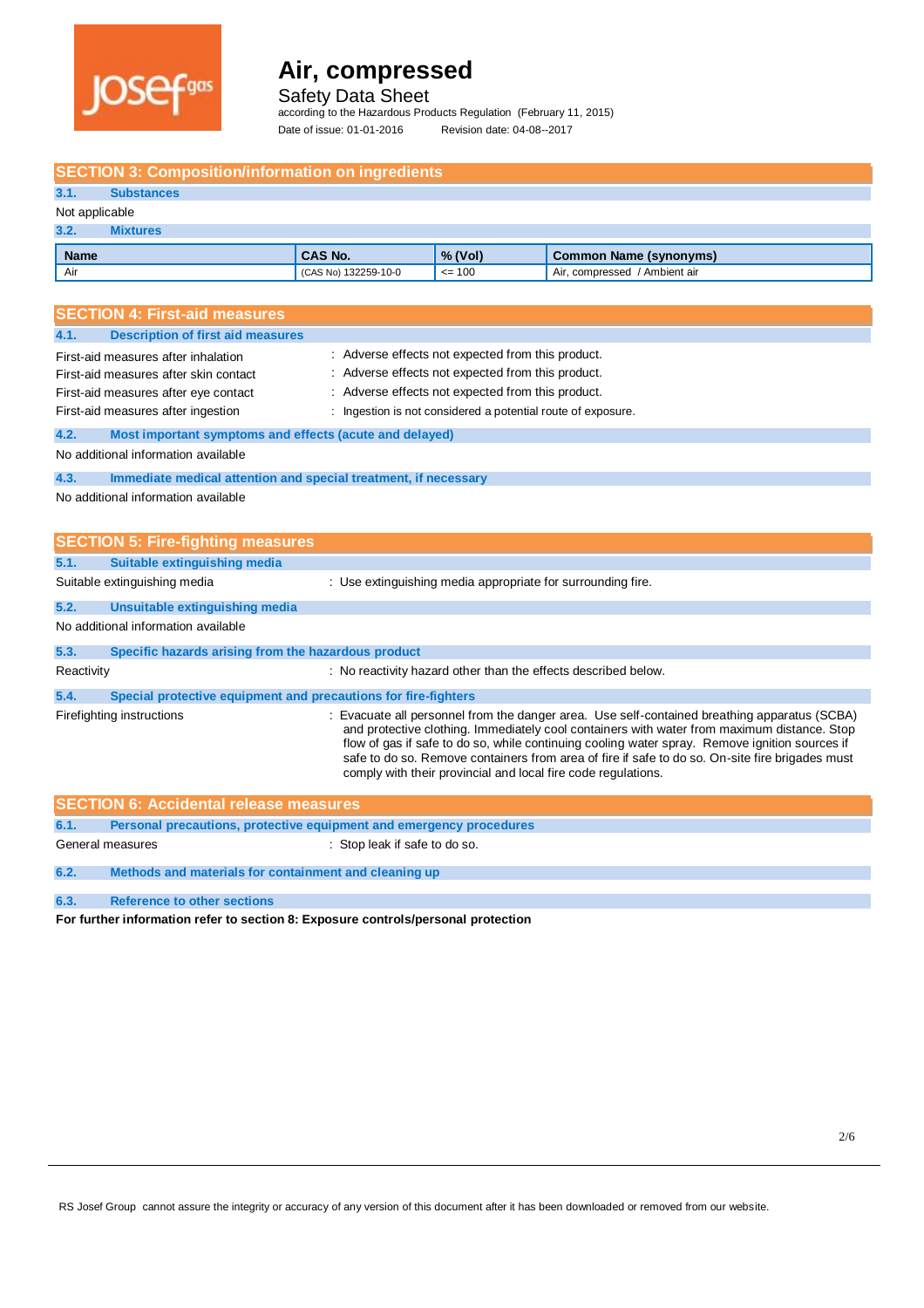

Safety Data Sheet

according to the Hazardous Products Regulation (February 11, 2015) Date of issue: 01-01-2016 Revision date: 04-08--2017

### **SECTION 7: Handling and storage**

| 7.1. | <b>Precautions for safe handling</b>                         |                                                                                                                                                                                                                                                                                                                                                                                                                                                                                                                                                                                                                                                                                                                                                                                                                                                                                                                                                                                                                                                                                                                                         |
|------|--------------------------------------------------------------|-----------------------------------------------------------------------------------------------------------------------------------------------------------------------------------------------------------------------------------------------------------------------------------------------------------------------------------------------------------------------------------------------------------------------------------------------------------------------------------------------------------------------------------------------------------------------------------------------------------------------------------------------------------------------------------------------------------------------------------------------------------------------------------------------------------------------------------------------------------------------------------------------------------------------------------------------------------------------------------------------------------------------------------------------------------------------------------------------------------------------------------------|
|      | Precautions for safe handling                                | : Wear leather safety gloves and safety shoes when handling cylinders. Protect cylinders from<br>physical damage; do not drag, roll, slide or drop. While moving cylinder, always keep in place<br>removable valve cover. Never attempt to lift a cylinder by its cap; the cap is intended solely to<br>protect the valve. When moving cylinders, even for short distances, use a cart (trolley, hand<br>truck, etc.) designed to transport cylinders. Never insert an object (e.g. wrench, screwdriver, pry<br>bar) into cap openings; doing so may damage the valve and cause a leak. Use an adjustable<br>strap wrench to remove over-tight or rusted caps. Slowly open the valve. If the valve is hard to<br>open, discontinue use and contact your supplier. Close the container valve after each use;<br>keep closed even when empty. Never apply flame or localized heat directly to any part of the<br>container. High temperatures may damage the container and could cause the pressure relief<br>device to fail prematurely, venting the container contents. For other precautions in using this<br>product, see section 16. |
| 7.2. | Conditions for safe storage, including any incompatibilities |                                                                                                                                                                                                                                                                                                                                                                                                                                                                                                                                                                                                                                                                                                                                                                                                                                                                                                                                                                                                                                                                                                                                         |

#### **7.2. Conditions for safe storage, including any incompatibilities**

Storage conditions **Store in a cool, well-ventilated place**. Store and use with adequate ventilation. Store only where temperature will not exceed 125°F (52°C). Firmly secure containers upright to keep them from falling or being knocked over. Install valve protection cap, if provided, firmly in place by hand. Store full and empty containers separately. Use a first-in, first-out inventory system to prevent storing full containers for long periods.

| <b>SECTION 8: Exposure controls/personal protection</b> |                                                              |  |                                                                                                                                                                                                                                                                                                                                                                                                                                                       |  |  |
|---------------------------------------------------------|--------------------------------------------------------------|--|-------------------------------------------------------------------------------------------------------------------------------------------------------------------------------------------------------------------------------------------------------------------------------------------------------------------------------------------------------------------------------------------------------------------------------------------------------|--|--|
| 8.1.                                                    | <b>Control parameters</b>                                    |  |                                                                                                                                                                                                                                                                                                                                                                                                                                                       |  |  |
| No additional information available                     |                                                              |  |                                                                                                                                                                                                                                                                                                                                                                                                                                                       |  |  |
| 8.2.                                                    | <b>Appropriate engineering controls</b>                      |  |                                                                                                                                                                                                                                                                                                                                                                                                                                                       |  |  |
|                                                         | Appropriate engineering controls                             |  | : Provide adequate general and local exhaust ventilation.                                                                                                                                                                                                                                                                                                                                                                                             |  |  |
| 8.3.                                                    | Individual protection measures/Personal protective equipment |  |                                                                                                                                                                                                                                                                                                                                                                                                                                                       |  |  |
|                                                         | Personal protective equipment                                |  | : Safety glasses. Gloves.                                                                                                                                                                                                                                                                                                                                                                                                                             |  |  |
|                                                         |                                                              |  |                                                                                                                                                                                                                                                                                                                                                                                                                                                       |  |  |
| Hand protection                                         |                                                              |  | : Wear work gloves when handling containers. Wear heavy rubber gloves where contact with<br>product may occur.                                                                                                                                                                                                                                                                                                                                        |  |  |
| Eye protection                                          |                                                              |  | : Wear goggles and a face shield when transfilling or breaking transfer connections. Select in<br>accordance with the current CSA standard Z94.3, "Industrial Eye and Face Protection", and<br>any provincial regulations, local bylaws or guidelines.                                                                                                                                                                                                |  |  |
|                                                         | Respiratory protection                                       |  | : None required under normal use.                                                                                                                                                                                                                                                                                                                                                                                                                     |  |  |
| Other information                                       |                                                              |  | : Other protection : Safety shoes for general handling at customer sites. Metatarsal shoes and<br>cuffless trousers for cylinder handling at packaging and filling plants. Select in accordance with<br>the current CSA standard Z195, "Protective Foot Wear", and any provincial regulations, local<br>bylaws or guidelines. For working with flammable and oxidizing materials, consider the use of<br>flame resistant anti-static safety clothing. |  |  |

| <b>SECTION 9: Physical and chemical properties</b>            |                     |  |  |  |
|---------------------------------------------------------------|---------------------|--|--|--|
| Information on basic physical and chemical properties<br>9.1. |                     |  |  |  |
| Physical state                                                | : Gas               |  |  |  |
| Appearance                                                    | : No data available |  |  |  |
| Molecular mass                                                | : 28.975 g/mol      |  |  |  |
| Colour                                                        | : Colourless.       |  |  |  |
| Odour                                                         | : Odourless.        |  |  |  |
| Odour threshold                                               | : No data available |  |  |  |
| рH                                                            | : No data available |  |  |  |
| pH solution                                                   | : No data available |  |  |  |
| Relative evaporation rate (butylacetate=1)                    | : No data available |  |  |  |
|                                                               | 3/6                 |  |  |  |

RS Josef Group cannot assure the integrity or accuracy of any version of this document after it has been downloaded or removed from our website.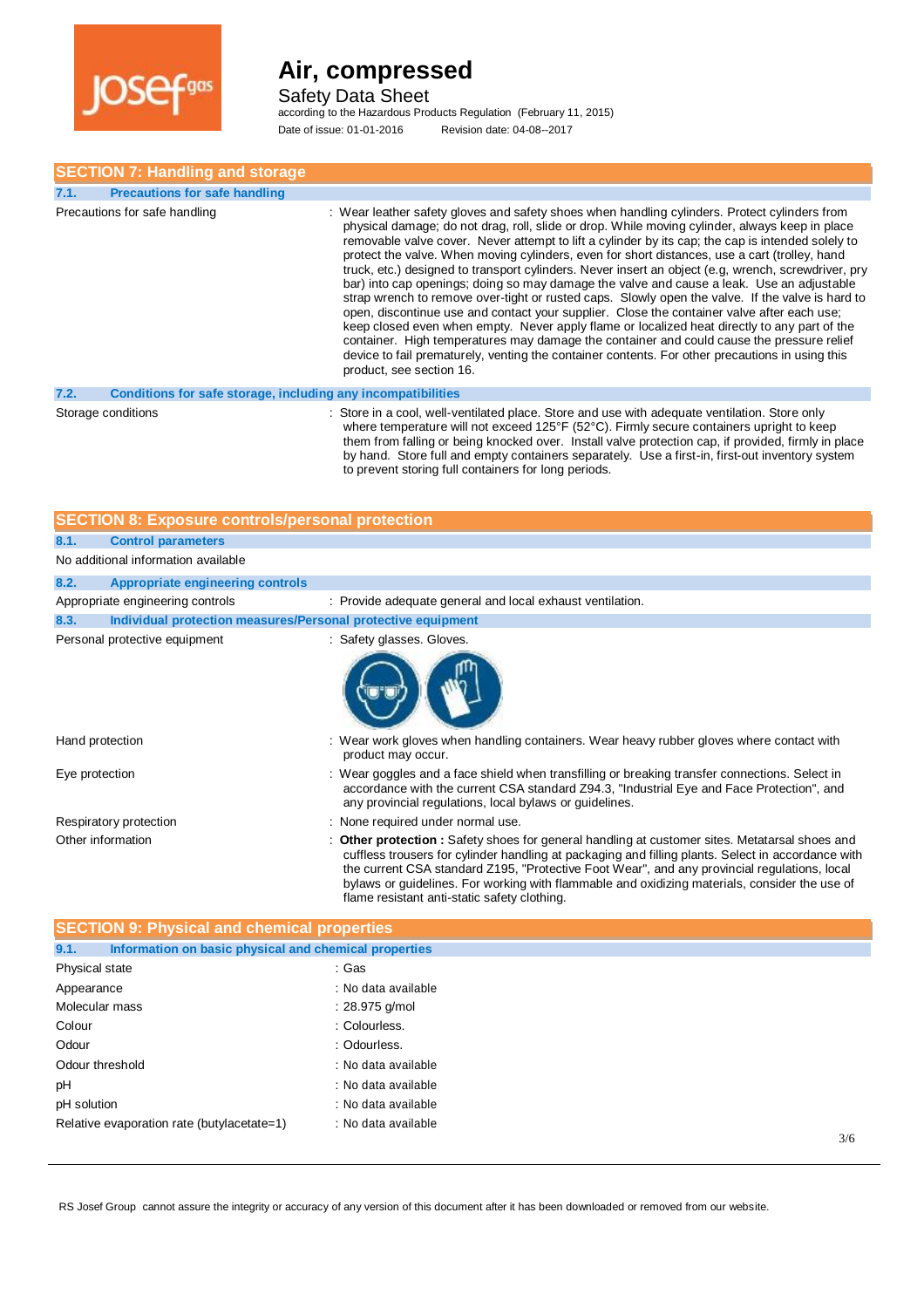

## Safety Data Sheet

according to the Hazardous Products Regulation (February 11, 2015) Date of issue: 01-01-2016 Revision date: 04-08--2017

| Relative evaporation rate (ether=1)             |   | No data available |
|-------------------------------------------------|---|-------------------|
| Melting point                                   |   | No data available |
| Freezing point                                  |   | : $-216.2 °C$     |
| Boiling point                                   |   | : -194.3 °C       |
| Flash point                                     |   | No data available |
| Auto-ignition temperature                       |   | No data available |
| Decomposition temperature                       |   | No data available |
| Vapour pressure                                 |   | No data available |
| Vapour pressure at 50 °C                        |   | No data available |
| Relative vapour density at 20 °C                |   | 0.0012            |
| Relative density                                |   | No data available |
| Relative density of saturated gas/air mixture   | ÷ | No data available |
| Density                                         |   | No data available |
| Relative gas density                            |   | No data available |
| Solubility                                      |   | No data available |
| Log Pow                                         |   | No data available |
| Log Kow                                         |   | No data available |
| Viscosity, kinematic                            |   | No data available |
| Viscosity, kinematic (calculated value) (40 °C) | t | No data available |
| Explosive properties                            |   | No data available |
| Oxidizing properties                            |   | No data available |
| Flammability (solid, gas)                       |   |                   |
|                                                 |   | Non flammable     |

## **9.2. Other information**

exposure)

| Minimum ignition energy |  | ∶ >= |
|-------------------------|--|------|
|                         |  |      |

Carcinogenicity **Carcinogenicity 1999** : Not classified

Reproductive toxicity in the set of the set of the Reproductive toxicity in the set of the set of the set of the set of the set of the set of the set of the set of the set of the set of the set of the set of the set of the Specific target organ toxicity (single exposure) : Not classified Specific target organ toxicity (repeated : Not classified

Aspiration hazard is a set of the set of the set of the set of the set of the set of the set of the set of the set of the set of the set of the set of the set of the set of the set of the set of the set of the set of the s

| <b>SECTION 10: Stability and reactivity</b>   |                                                                |
|-----------------------------------------------|----------------------------------------------------------------|
| 10.1.<br><b>Reactivity</b>                    |                                                                |
| Reactivity                                    | : No reactivity hazard other than the effects described below. |
| <b>SECTION 11: Toxicological information</b>  |                                                                |
| Information on toxicological effects<br>11.1. |                                                                |
| Acute toxicity (oral)                         | : Not classified                                               |
| Acute toxicity (dermal)                       | : Not classified                                               |
| Acute toxicity (inhalation)                   | : Not classified                                               |
| Skin corrosion/irritation                     | : Not classified                                               |
| Serious eye damage/irritation                 | : Not classified                                               |
| Respiratory or skin sensitization             | : Not classified                                               |
| Germ cell mutagenicity                        | : Not classified                                               |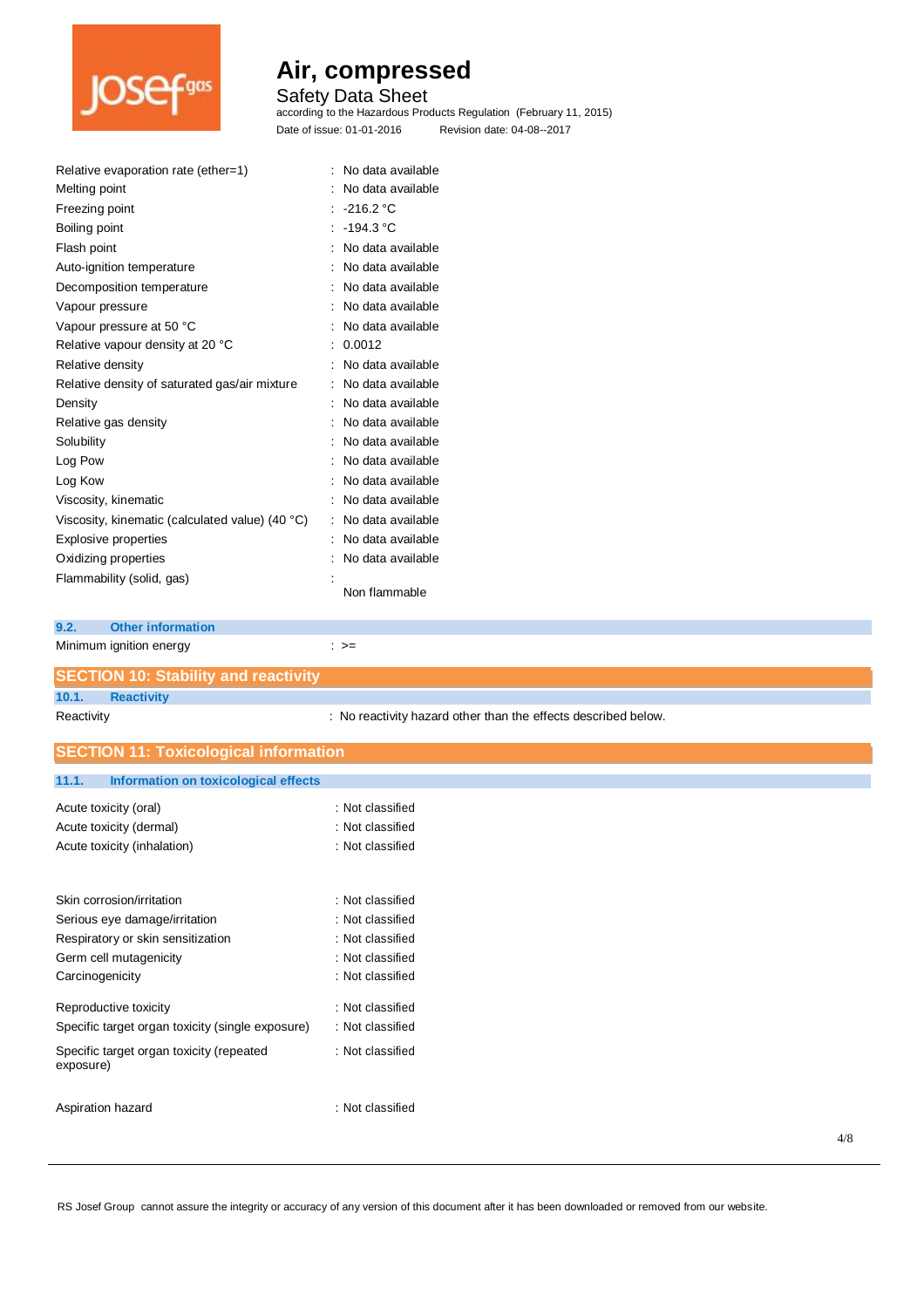

Safety Data Sheet

according to the Hazardous Products Regulation (February 11, 2015) Date of issue: 01-01-2016 Revision date: 04-08--2017

| <b>SECTION 12: Ecological information</b>                                      |                                                                                             |  |  |  |
|--------------------------------------------------------------------------------|---------------------------------------------------------------------------------------------|--|--|--|
| 12.1.<br><b>Toxicity</b>                                                       |                                                                                             |  |  |  |
| No additional information available                                            |                                                                                             |  |  |  |
| 12.2.<br><b>Persistence and degradability</b>                                  |                                                                                             |  |  |  |
| Air (132259-10-0)                                                              |                                                                                             |  |  |  |
| Persistence and degradability                                                  | No ecological damage caused by this product.                                                |  |  |  |
| <b>Bioaccumulative potential</b><br>12.3.                                      |                                                                                             |  |  |  |
| Air (132259-10-0)                                                              |                                                                                             |  |  |  |
| Log Pow                                                                        | Not applicable for inorganic gases.                                                         |  |  |  |
| Bioaccumulative potential                                                      | No ecological damage caused by this product.                                                |  |  |  |
| 12.4.<br><b>Mobility in soil</b>                                               |                                                                                             |  |  |  |
| Air (132259-10-0)                                                              |                                                                                             |  |  |  |
| Log Pow                                                                        | Not applicable for inorganic gases.                                                         |  |  |  |
| Ecology - soil                                                                 | No ecological damage caused by this product.                                                |  |  |  |
| 12.5.<br><b>Other adverse effects</b>                                          |                                                                                             |  |  |  |
| No additional information available                                            |                                                                                             |  |  |  |
| <b>SECTION 13: Disposal considerations</b>                                     |                                                                                             |  |  |  |
| <b>Disposal methods</b><br>13.1.                                               |                                                                                             |  |  |  |
| Waste disposal recommendations                                                 | : Do not attempt to dispose of residual or unused quantities. Return container to supplier. |  |  |  |
| <b>SECTION 14: Transport information</b>                                       |                                                                                             |  |  |  |
| 14.1.<br><b>Basic shipping description</b>                                     |                                                                                             |  |  |  |
| In accordance with TDG                                                         |                                                                                             |  |  |  |
| <b>TDG</b>                                                                     |                                                                                             |  |  |  |
|                                                                                |                                                                                             |  |  |  |
| UN-No. (TDG)                                                                   | : UN1002                                                                                    |  |  |  |
| <b>TDG Primary Hazard Classes</b>                                              | : 2.2 - Class 2.2 - Non-Flammable, Non-Toxic Gas.                                           |  |  |  |
| Proper shipping name                                                           | : AIR, COMPRESSED                                                                           |  |  |  |
|                                                                                | with not more than 23.5% oxygen, by volume                                                  |  |  |  |
| : 0.125 L<br>Explosive Limit and Limited Quantity Index                        |                                                                                             |  |  |  |
|                                                                                | : 75L                                                                                       |  |  |  |
| Passenger Carrying Road Vehicle or<br>Passenger Carrying Railway Vehicle Index |                                                                                             |  |  |  |
|                                                                                |                                                                                             |  |  |  |
|                                                                                |                                                                                             |  |  |  |

RS Josef Group cannot assure the integrity or accuracy of any version of this document after it has been downloaded or removed from our website.